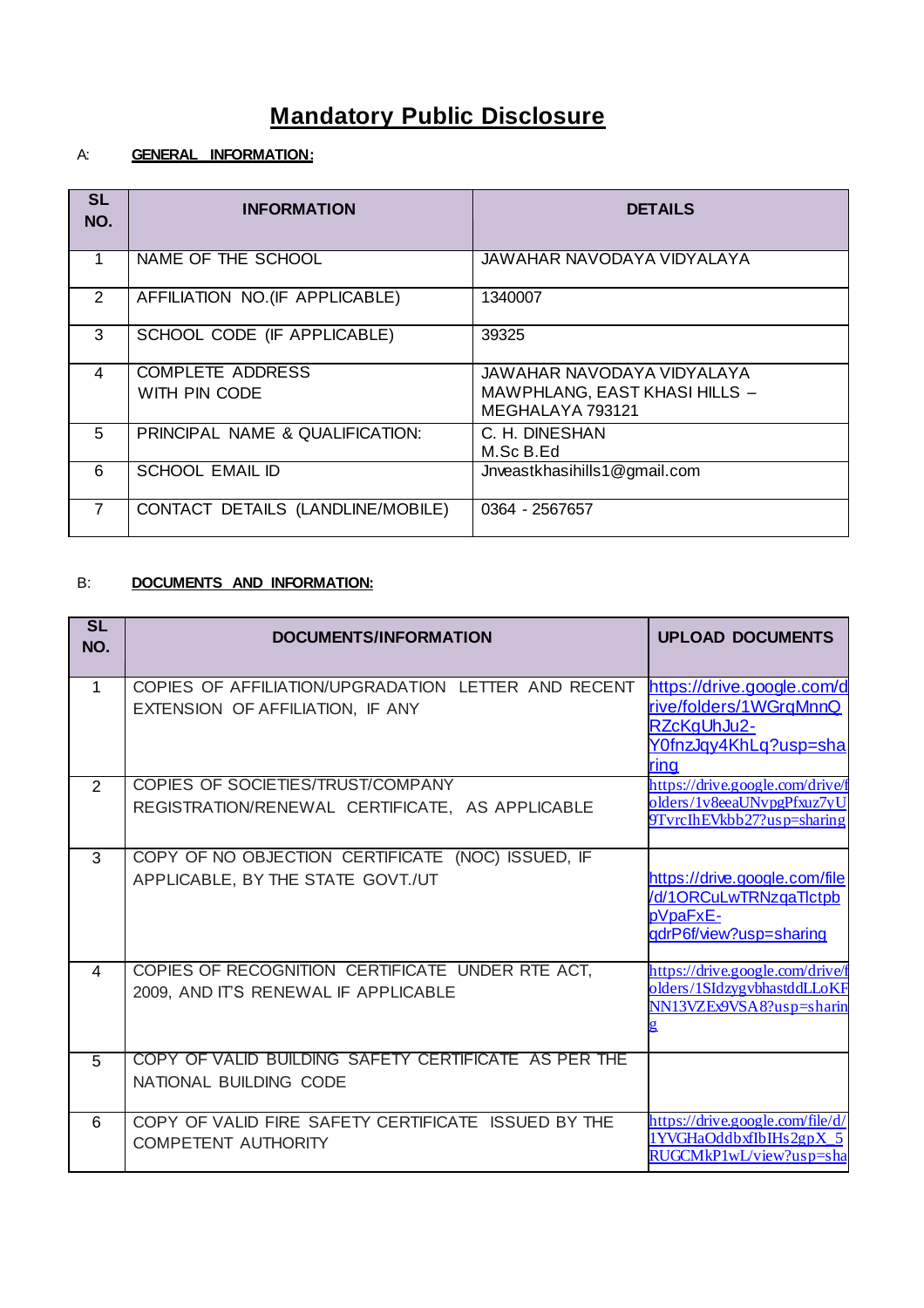|   |                                                                                                                                               | ring                                                                                                 |
|---|-----------------------------------------------------------------------------------------------------------------------------------------------|------------------------------------------------------------------------------------------------------|
|   | COPY OF THE DEO CERTIFICATE SUBMITTED BY THE SCHOOL<br>FOR AFFILIATION/UPGRADATION/EXTENSION OF<br>AFFILIATIONOR SELF CERTIFICATION BY SCHOOL | https://drive.google.com/d<br>rive/folders/1WGraMnnQ<br>RZcKgUhJu2-<br>Y0fnzJqy4KhLq?usp=sha<br>ring |
| 8 | COPIES OF VALID WATER, HEALTH AND SANITATION<br><b>CERTIFICATES</b>                                                                           | https://drive.google.com/drive/f<br>olders/1NsrfFn5LkqGnHhKkx<br>Qe nG5Vh8Rwn1jv?usp=shari           |

**NOTE:** THE SCHOOLS NEEDS TO UPLOAD THE SELF ATTESTED COPIES OF ABOVE LISTED DOCUMETNS BY CHAIRMAN/MANAGER/SECRETARY AND PRINCIPAL. IN CASE, IT IS NOTICED AT LATER STAGE THAT UPLOADED DOCUMENTS ARE NOT GENUINE THEN SCHOOL SHALL BE LIABLE FOR ACTION AS PER NORMS.

#### C: **RESULT AND ACADEMICS**:

| S.NO.         | <b>DOCUMENTS/INFORMATION</b>                                                    | <b>UPLOAD</b><br><b>DOCUMENTS</b> |
|---------------|---------------------------------------------------------------------------------|-----------------------------------|
|               | FEE STRUCTURE OF THE SCHOOL                                                     | <b>FREE EDUCATION</b>             |
| $\mathcal{P}$ | ANNUAL ACADEMIC CALANDER.                                                       | <b>YES</b>                        |
| 3             | LIST OF SCHOOL MANAGEMENT COMMITTEE (SMC)                                       | <b>YES</b>                        |
| 4             | LIST OF PARENTS TEACHERS ASSOCIATION (PTA) MEMBERS                              | <b>YES</b>                        |
| 5             | LAST THREE-YEAR RESULT OF THE BOARD EXAMINATION AS<br><b>PER APPLICABLILITY</b> | <b>YES</b>                        |

#### **RESULT CLASS: X**

| S.NO. | <b>YEAR</b> | <b>NO. OF REGISTERED</b><br><b>STUDENTS</b> | <b>NO. OF STUDETNS</b><br><b>PASSED</b> | <b>PASS</b><br><b>PERCENTAGE</b> | <b>REMARKS</b> |
|-------|-------------|---------------------------------------------|-----------------------------------------|----------------------------------|----------------|
|       | 2018-19     | 40                                          | 36                                      | 90                               | 4 COMP         |
| ⌒     | 2019-20     | 40                                          | 40                                      | 100                              |                |

**RESULT CLASS: XII**

| $\overline{\phantom{a}}$ S.NO. | YEAR    | <b>NO. OF REGISTERED</b><br><b>STUDENTS</b> | <b>NO. OF STUDETNS</b><br><b>PASSED</b> | <b>PASS</b><br><b>PERCENTAGE</b> | <b>REMARKS</b> |
|--------------------------------|---------|---------------------------------------------|-----------------------------------------|----------------------------------|----------------|
|                                | 2018-19 | 49                                          | 49                                      | 100                              |                |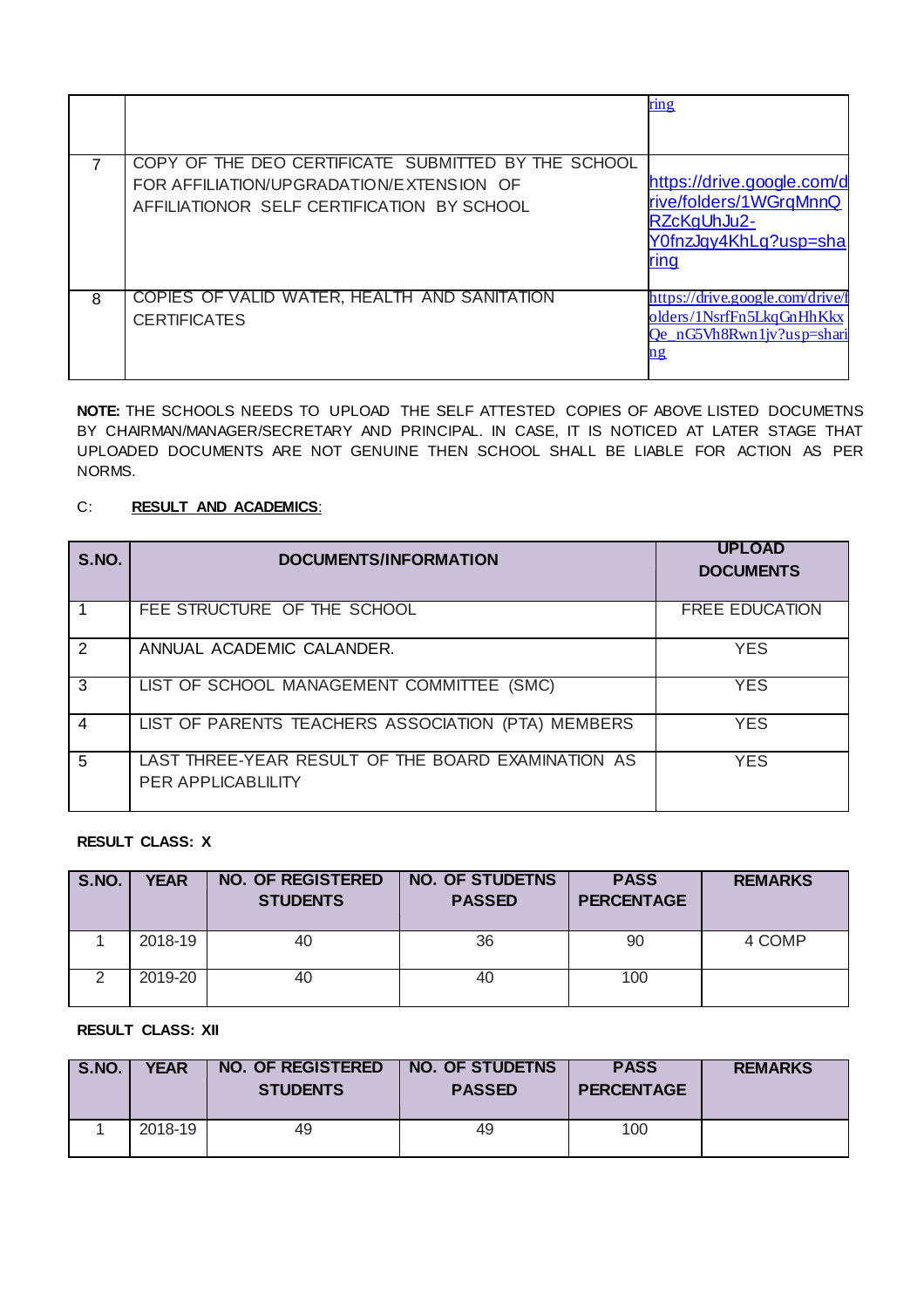| - | $Q - 20$<br>201<br>ำ –<br>∼<br>$\sim$<br>--<br>_____ | $\sim$<br>ပ၁ | r<br>υU | 100 |  |
|---|------------------------------------------------------|--------------|---------|-----|--|
|   |                                                      |              |         |     |  |